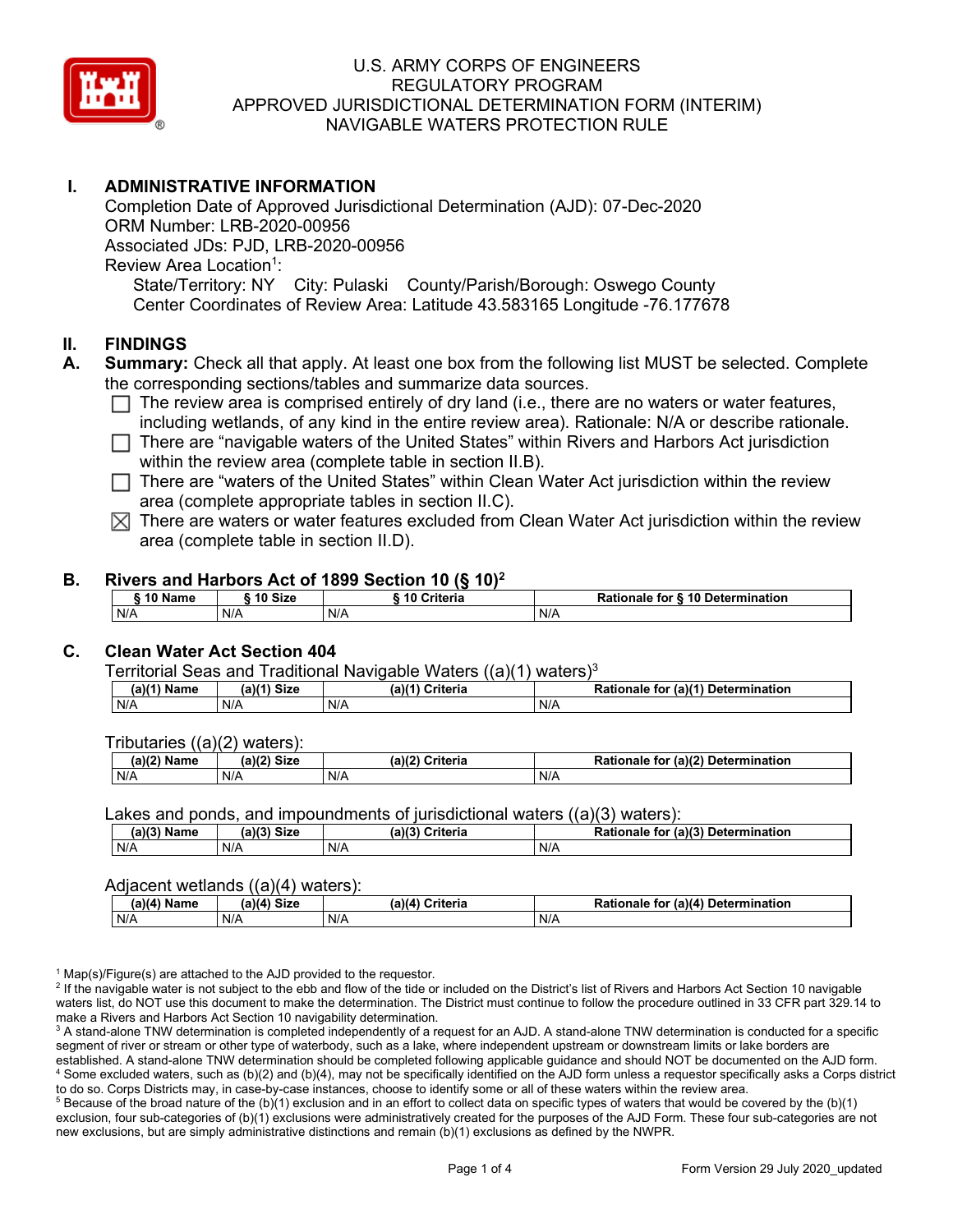

# **D. Excluded Waters or Features**

Excluded waters  $((b)(1) - (b)(12))^4$ :

| <b>Exclusion Name</b> | <b>Exclusion Size</b> | Exclusion <sup>5</sup>                                                                                                                                                          | <b>Rationale for Exclusion Determination</b>                                                                                                                                                                                                                                                                                                                                                                                                                                                                                                                                                                                                                                                                                                     |
|-----------------------|-----------------------|---------------------------------------------------------------------------------------------------------------------------------------------------------------------------------|--------------------------------------------------------------------------------------------------------------------------------------------------------------------------------------------------------------------------------------------------------------------------------------------------------------------------------------------------------------------------------------------------------------------------------------------------------------------------------------------------------------------------------------------------------------------------------------------------------------------------------------------------------------------------------------------------------------------------------------------------|
| D005                  | 385 linear feet       | $(b)(5)$ Ditch that is not an $(a)(1)$ or<br>(a)(2) water, and those portions of a<br>ditch constructed in an (a)(4) water<br>that do not satisfy the conditions of<br>(c)(1)   | Ditch 005 appears to have been constructed between<br>1994 and 2003 based upon a review of aerial photos.<br>Most of the ditch was constructed from upland soils,<br>with a small part of it ending in Lamson very fine sandy<br>loam, a 66-99% hydric soil. The ditch starts between a<br>delineated man-made pond and wetland (W014)<br>(included in PJD) and continues southwest and abuts<br>Wetlands W015 and W016. The ditch is a man-made<br>feature. While based upon some aerial photos that it<br>may continue to the south west, the ditch line was<br>walked during the August 2020 site visit and it was<br>found that it dissipates into upland field to the<br>southwest. The ditch does not connect to any<br>downstream waters. |
| D006                  | 1,409 linear feet     | $(b)(5)$ Ditch that is not an $(a)(1)$ or<br>(a)(2) water, and those portions of a<br>ditch constructed in an (a)(4) water<br>that do not satisfy the conditions of<br>(c)(1)   | Ditch 006 is a shallow roadside ditch, excavated in<br>mostly upland soils. The NHD does not identify it as a<br>tributary. The topographical map suggests that the farm<br>is at the top of grade, and that the ditch identified on the<br>delineation slopes to the southwest.<br>This ditch does not relocate a tributary, was not<br>constructed in a tributary, and was not constructed in<br>an adjacent wetland.                                                                                                                                                                                                                                                                                                                          |
| D007                  | 1,467 linear feet     | $(b)(5)$ Ditch that is not an $(a)(1)$ or<br>$(a)(2)$ water, and those portions of a<br>ditch constructed in an (a)(4) water<br>that do not satisfy the conditions of<br>(c)(1) | Ditch 007 is a shallow roadside ditch, excavated in<br>mostly upland soils. The NHD does not identify it as a<br>tributary. The southern most part of the ditch is a swale,<br>with no defined bed or bank. It gradually becomes<br>more ditch like progressing north.<br>This ditch does not relocate a tributary, was not<br>constructed in a tributary, and was not constructed in<br>an adjacent wetland.                                                                                                                                                                                                                                                                                                                                    |
| W015                  | $0.05$ acres          | (b)(1) Non-adjacent wetland                                                                                                                                                     | A site visit revealed that the wetland formed in a<br>depressional area and is confined by topography. The<br>entire perimeter was walked and no connections to an<br>$(a)(1) - (a)(3)$ water or other wetlands were identified.<br>The wetland is connected to ditch D005, which as<br>noted above, does not connect to any downstream<br>waters.<br>According to the NHD data, the nearest tributary (one<br>to the north and one to the south) is over 3,000 feet<br>from this wetland. Neither of these tributaries would<br>result in inundation of the subject wetland.                                                                                                                                                                    |

 $1$  Map(s)/Figure(s) are attached to the AJD provided to the requestor.

<sup>2</sup> If the navigable water is not subject to the ebb and flow of the tide or included on the District's list of Rivers and Harbors Act Section 10 navigable waters list, do NOT use this document to make the determination. The District must continue to follow the procedure outlined in 33 CFR part 329.14 to make a Rivers and Harbors Act Section 10 navigability determination.

<sup>3</sup> A stand-alone TNW determination is completed independently of a request for an AJD. A stand-alone TNW determination is conducted for a specific segment of river or stream or other type of waterbody, such as a lake, where independent upstream or downstream limits or lake borders are established. A stand-alone TNW determination should be completed following applicable guidance and should NOT be documented on the AJD form. <sup>4</sup> Some excluded waters, such as (b)(2) and (b)(4), may not be specifically identified on the AJD form unless a requestor specifically asks a Corps district to do so. Corps Districts may, in case-by-case instances, choose to identify some or all of these waters within the review area.

<sup>5</sup> Because of the broad nature of the (b)(1) exclusion and in an effort to collect data on specific types of waters that would be covered by the (b)(1) exclusion, four sub-categories of (b)(1) exclusions were administratively created for the purposes of the AJD Form. These four sub-categories are not new exclusions, but are simply administrative distinctions and remain (b)(1) exclusions as defined by the NWPR.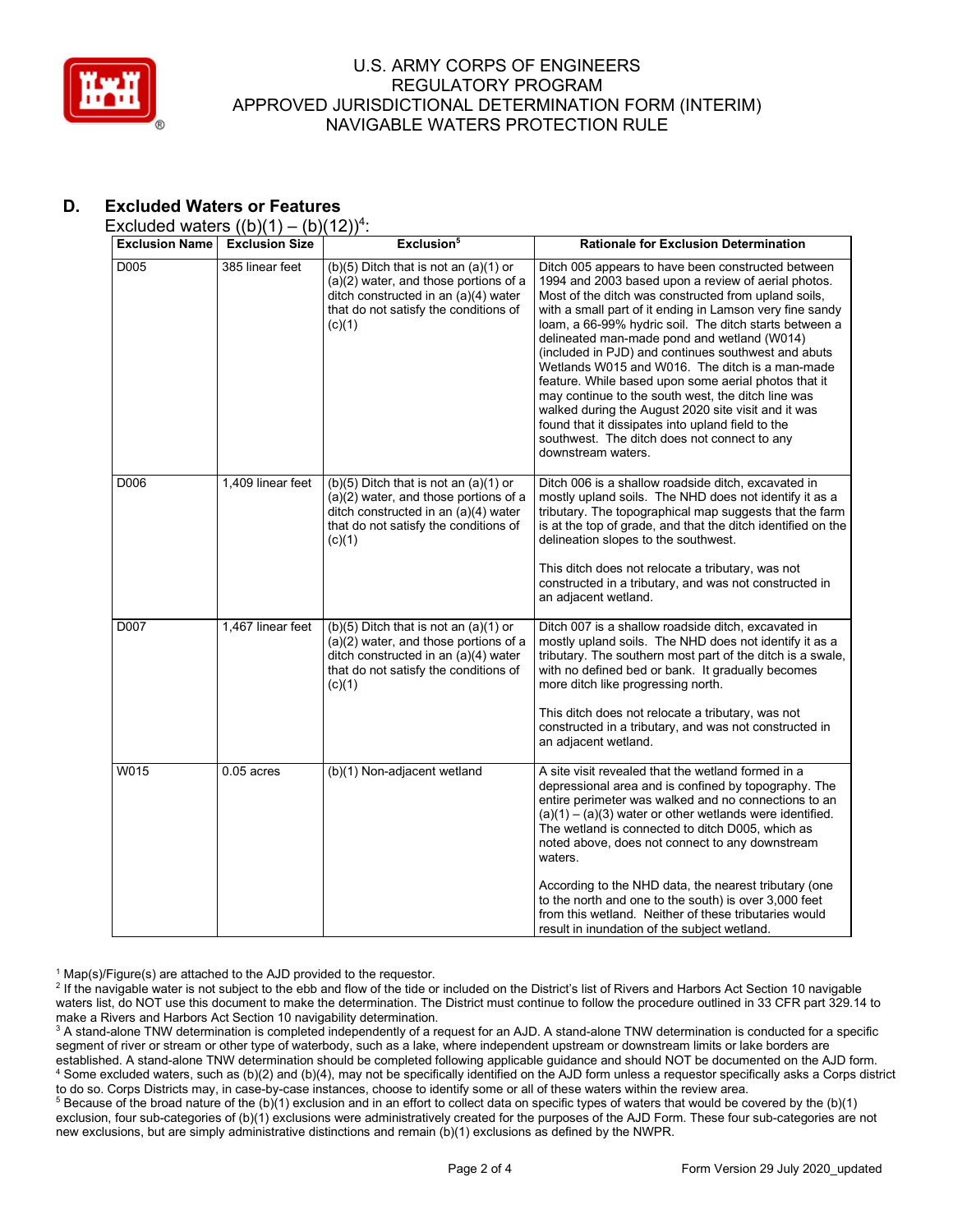

|      |              |                             | Based on the information examined, the wetland does<br>not abut an $(a)(1)$ through $(a)(3)$ water, nor is the<br>wetland inundated by flooding by an $(a)(1)$ through $a(3)$<br>water, is not separated from an $(a)(1)$ through $(a)(3)$<br>water via a natural berm or barrier, and is not separated<br>from an $a(1) - a(3)$ water via an artificial<br>structure/feature. |
|------|--------------|-----------------------------|--------------------------------------------------------------------------------------------------------------------------------------------------------------------------------------------------------------------------------------------------------------------------------------------------------------------------------------------------------------------------------|
| W016 | $0.09$ acres | (b)(1) Non-adjacent wetland | A site visit revealed that the wetland formed in a<br>depressional area and is confined by topography. The<br>entire perimeter was walked and no connections to an<br>$(a)(1) - (a)(3)$ water or other wetlands were identified.<br>The wetland is connected to ditch D005, which as<br>noted above, does not connect to any downstream<br>waters.                             |
|      |              |                             | According to the NHD data, the nearest tributary (one<br>to the north and one to the south) is over 3,000 feet<br>from this wetland. Neither of these tributaries would<br>result in inundation of the subject wetland.                                                                                                                                                        |
|      |              |                             | Based on the information examined, the wetland does<br>not abut an $(a)(1)$ through $(a)(3)$ water, nor is the<br>wetland inundated by flooding by an $(a)(1)$ through $a(3)$<br>water, is not separated from an $(a)(1)$ through $(a)(3)$<br>water via a natural berm or barrier, and is not separated<br>from an $a(1) - a(3)$ water via an artificial<br>structure/feature. |

## **III. SUPPORTING INFORMATION**

- **A. Select/enter all resources** that were used to aid in this determination and attach data/maps to this document and/or references/citations in the administrative record, as appropriate.
	- **\_x\_** Information submitted by, or on behalf of, the applicant/consultant: *Wetland delineation conducted by Ecology and Environment dated July 2020* This information *is* sufficient for purposes of this AJD. Rationale: *Wetland delineation conducted was submitted with accurate, completed data sheets, photographs, NWI map and other supporting information* **\_\_\_** Data sheets prepared by the Corps: *Title(s) and/or date(s).* **\_x\_** Photographs: *NYS Ortho imagery years 1994, 2003 to determine when D005 was constructed*
	- **\_x\_** Corps Site visit(s) conducted on: *Date(s). 8/11/2020 by Maggie Crawford, USACE*
	- **\_\_** Previous Jurisdictional Determinations (AJDs or PJDs): *ORM Number(s) and date(s).*
	- **\_\_** Antecedent Precipitation Tool: *provide detailed discussion in Section III.B.*
	- **\_x\_** USDA NRCS Soil Survey: *Title(s) and/or date(s). Web Soil Survey, accessed 11/2/2020*
	- **\_x\_** USFWS NWI maps: *Title(s) and/or date(s). Pulaski, New York Quad*
	- **\_x\_** USGS topographic maps: *Title(s) and/or date(s). Pulaski, New York Quad*

 $1$  Map(s)/Figure(s) are attached to the AJD provided to the requestor.

<sup>&</sup>lt;sup>2</sup> If the navigable water is not subject to the ebb and flow of the tide or included on the District's list of Rivers and Harbors Act Section 10 navigable waters list, do NOT use this document to make the determination. The District must continue to follow the procedure outlined in 33 CFR part 329.14 to make a Rivers and Harbors Act Section 10 navigability determination.

<sup>&</sup>lt;sup>3</sup> A stand-alone TNW determination is completed independently of a request for an AJD. A stand-alone TNW determination is conducted for a specific segment of river or stream or other type of waterbody, such as a lake, where independent upstream or downstream limits or lake borders are established. A stand-alone TNW determination should be completed following applicable guidance and should NOT be documented on the AJD form. <sup>4</sup> Some excluded waters, such as (b)(2) and (b)(4), may not be specifically identified on the AJD form unless a requestor specifically asks a Corps district to do so. Corps Districts may, in case-by-case instances, choose to identify some or all of these waters within the review area.

 $5$  Because of the broad nature of the (b)(1) exclusion and in an effort to collect data on specific types of waters that would be covered by the (b)(1) exclusion, four sub-categories of (b)(1) exclusions were administratively created for the purposes of the AJD Form. These four sub-categories are not new exclusions, but are simply administrative distinctions and remain (b)(1) exclusions as defined by the NWPR.